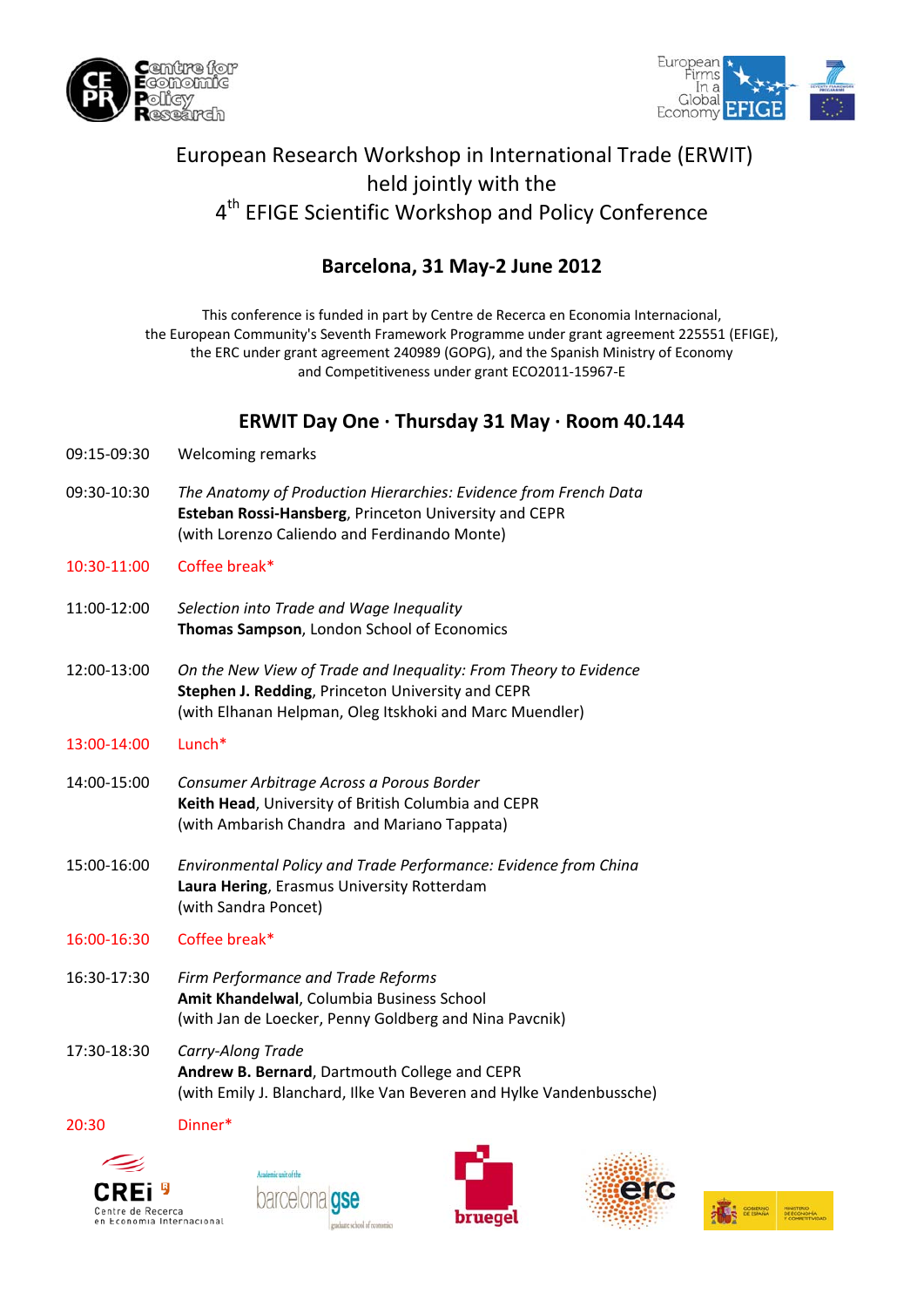



### **ERWIT Day Two ∙ Friday 1 June**

- 09:30‐10:30 *The Death of Distance: A View From eBay's Cross‐Border Trade* **Marcelo Olarreaga**, Université de Genève and CEPR (with Andreas Lendle, Simon Schropp and Pierre‐Louis Vezina)
- 10:30‐11:00 Coffee break\*
- 11:00‐12:00 *Export Markets and Labor Reallocation: Evidence from the U.S.‐Vietnam Bilateral Trade Agreement* **Nina Pavcnik**, Dartmouth College and CEPR  (with Brian McCaig)
- 12:00‐13:00 *Exports that Last: When Experience Matters* **Vanessa Strauss‐Kahn**, ESCP Europe and Centre d'Etudes Prospectives et d'Informations Internationales (CEPII) (with Céline Carrère)
- 13:00‐14:00 Lunch\*
- 14:00‐15:00 *Skill Premium and Trade Puzzles: A Solution Linking Production Factors and Demand* **James R. Markusen**, University of Colorado, Boulder and CEPR (with Justin Caron and Thibault Fally)
- 15:00‐16:00 *A Linder Hypothesis for FDI* **Gene Grossman**, Princeton University and CEPR (with Pablo Fajgelbaum and Elhanan Helpman)
- 16:00‐16:30 Coffee Break\*
- 16:30 Start of the EFIGE Conference (see the programme in the next pages)